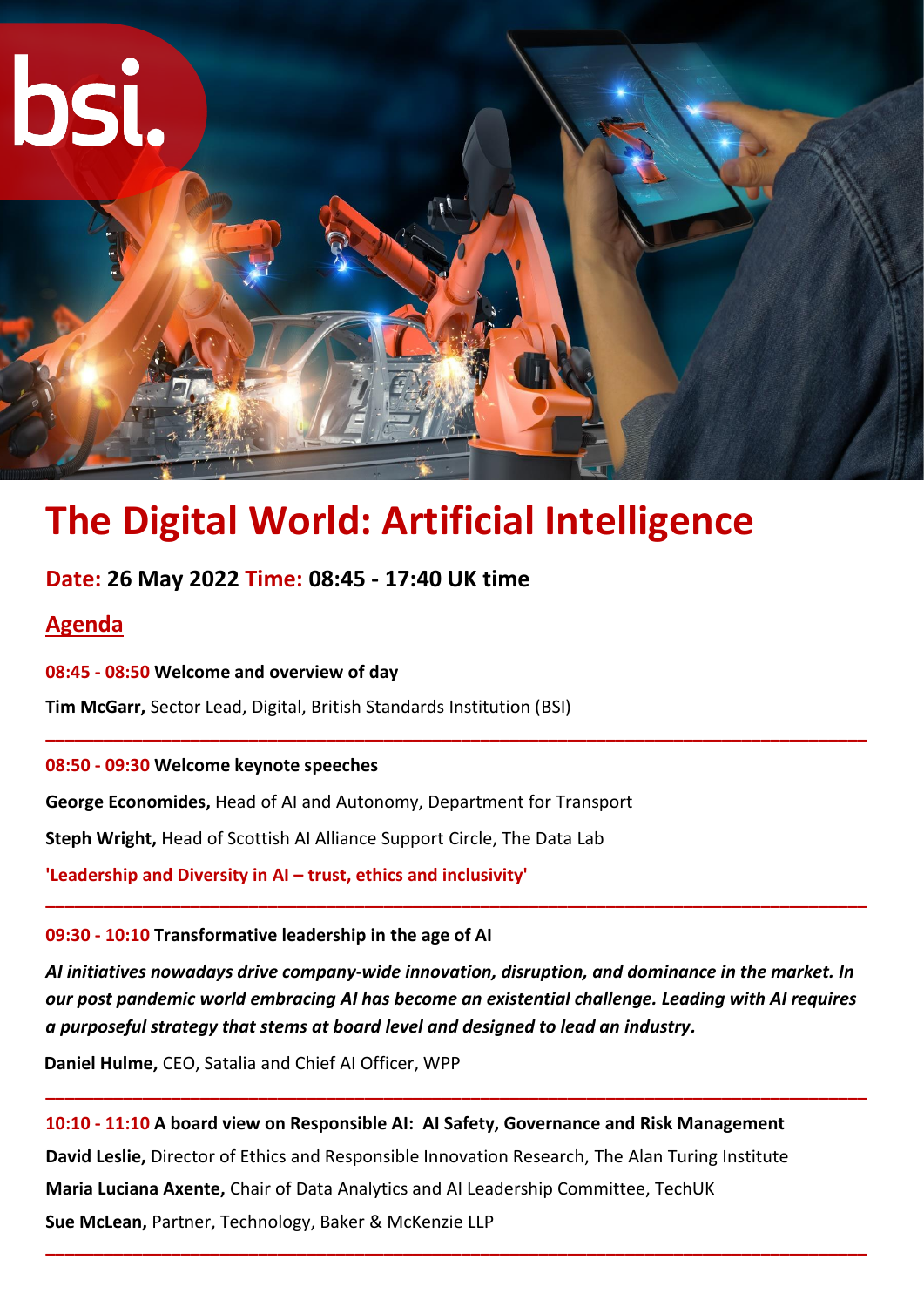# **11:10 - 11:25 Morning Break**

## **12:05 - 12:45 Lifting the lid on incorporating AI**

*Creating a vision, managing expectations, building talent and the right infrastructure, internal and external networks and ensuring ethics are considered are the mere starting points on how to ensure AI is part of any organisation. What are the requirements of setting an organisation in the right path for AI?*

**\_\_\_\_\_\_\_\_\_\_\_\_\_\_\_\_\_\_\_\_\_\_\_\_\_\_\_\_\_\_\_\_\_\_\_\_\_\_\_\_\_\_\_\_\_\_\_\_\_\_\_\_\_\_\_\_\_\_\_\_\_\_\_\_\_\_\_\_\_\_\_\_\_\_\_\_\_\_\_\_\_\_\_\_\_**

**\_\_\_\_\_\_\_\_\_\_\_\_\_\_\_\_\_\_\_\_\_\_\_\_\_\_\_\_\_\_\_\_\_\_\_\_\_\_\_\_\_\_\_\_\_\_\_\_\_\_\_\_\_\_\_\_\_\_\_\_\_\_\_\_\_\_\_\_\_\_\_\_\_\_\_\_\_\_\_\_\_\_\_\_\_**

**\_\_\_\_\_\_\_\_\_\_\_\_\_\_\_\_\_\_\_\_\_\_\_\_\_\_\_\_\_\_\_\_\_\_\_\_\_\_\_\_\_\_\_\_\_\_\_\_\_\_\_\_\_\_\_\_\_\_\_\_\_\_\_\_\_\_\_\_\_\_\_\_\_\_\_\_\_\_\_\_\_\_\_\_\_**

**Sam Hill,** CTO, VP of Technology, WildBrain

# **12:45 - 13:25 The Journey of an Organisation to AI maturity**

*The journey of an organisation to AI maturity is not an easy one. Senior management needs to work on the analytical capabilities from bottom-up and the business adoption from top-down. What are the organisational and cultural changes that need to be made? How does management embed AI and datadriven decision-making across an organisation? How do they align AI with different parts of the organisations? Where can improvement be made?*

**\_\_\_\_\_\_\_\_\_\_\_\_\_\_\_\_\_\_\_\_\_\_\_\_\_\_\_\_\_\_\_\_\_\_\_\_\_\_\_\_\_\_\_\_\_\_\_\_\_\_\_\_\_\_\_\_\_\_\_\_\_\_\_\_\_\_\_\_\_\_\_\_\_\_\_\_\_\_\_\_\_\_\_\_\_**

**\_\_\_\_\_\_\_\_\_\_\_\_\_\_\_\_\_\_\_\_\_\_\_\_\_\_\_\_\_\_\_\_\_\_\_\_\_\_\_\_\_\_\_\_\_\_\_\_\_\_\_\_\_\_\_\_\_\_\_\_\_\_\_\_\_\_\_\_\_\_\_\_\_\_\_\_\_\_\_\_\_\_\_\_\_**

**Ivana Bartoletti,** Global Data Privacy Officer, Wipro, and Founder, Women Leading in AI Network

#### **13:25 - 13:50 Lunch break**

#### **Welcome back**

**David Cuckow,** Associate Director, Digital, British Standards Institution (BSI)

#### **13:50 - 14:50 The future impact of artificial intelligence**

*Integrating AI in your organisation underpins smarter, more streamlined and more cost-effective running of businesses, as well as driving more agile operations in today's disruptive world. This session will discuss how in the future AI can have further impact on corporate initiatives, create an evolving workforce, autonomous networks and customisation/personalisation to achieve efficiency.* 

**\_\_\_\_\_\_\_\_\_\_\_\_\_\_\_\_\_\_\_\_\_\_\_\_\_\_\_\_\_\_\_\_\_\_\_\_\_\_\_\_\_\_\_\_\_\_\_\_\_\_\_\_\_\_\_\_\_\_\_\_\_\_\_\_\_\_\_\_\_\_\_\_\_\_\_\_\_\_\_\_\_\_\_\_\_**

**\_\_\_\_\_\_\_\_\_\_\_\_\_\_\_\_\_\_\_\_\_\_\_\_\_\_\_\_\_\_\_\_\_\_\_\_\_\_\_\_\_\_\_\_\_\_\_\_\_\_\_\_\_\_\_\_\_\_\_\_\_\_\_\_\_\_\_\_\_\_\_\_\_\_\_\_\_\_\_\_\_\_\_\_\_**

**Chair: Sanjay Khanna,** Futurist, Strategic Advisor, NOW Partners LLC **Detlef Nauck,** Head of AI & Data Science Research, Applied Research, BT **Juan Mateo Garcia,** Director, Data Analytics, Nesta

# **14:50 – 15:15 A Sustainable Future Is Not Possible Without Sustainable Artificial Intelligence**

**Phil Dawson,** AI Policy Lead, Schwartz Reisman Institute for Technology and Society

# **15:15 - 15:45 How to manage privacy and AI risks within the same project**

*When artificial intelligence grows in importance and relevant risks become apparent, methodologies, frameworks and regulatory initiatives emerge — both from the private and most recently the public sectors — to ensure ethical, societal and regulatory requirements are in place when managing AI risks. This includes managing privacy risks resulting from the development, implementation and use of AI. This session will look at different ways to manage privacy and AI risks within the same project.*

**\_\_\_\_\_\_\_\_\_\_\_\_\_\_\_\_\_\_\_\_\_\_\_\_\_\_\_\_\_\_\_\_\_\_\_\_\_\_\_\_\_\_\_\_\_\_\_\_\_\_\_\_\_\_\_\_\_\_\_\_\_\_\_\_\_\_\_\_\_\_\_\_\_\_\_\_\_\_\_\_\_\_\_\_\_**

**Luise Ribotta,** Privacy Lead, Latam, Natura & Co.